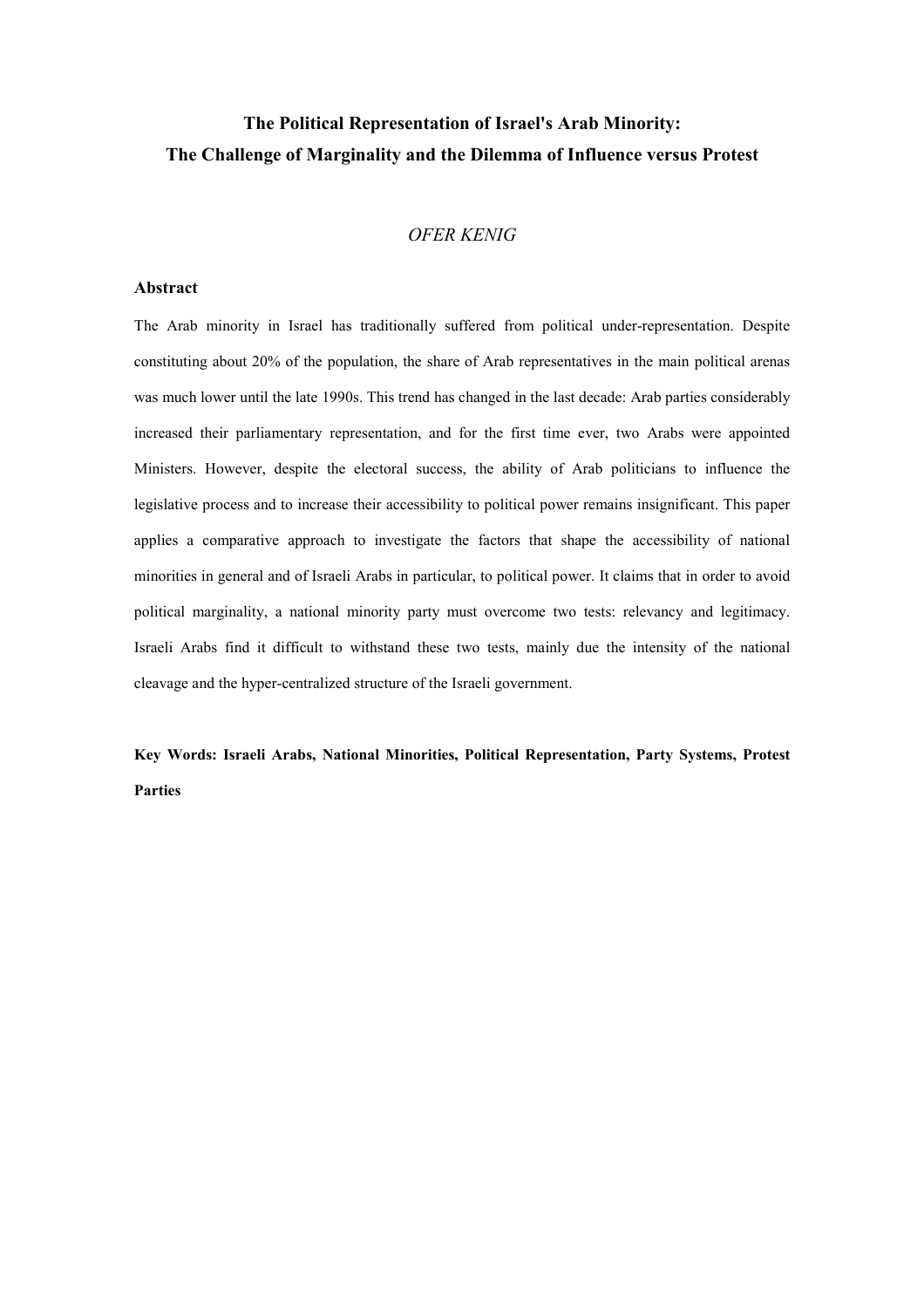# 1. Introduction

The Arab minority in Israel has traditionally suffered from under-representation. Despite constituting about 20% of the population, the share of Arabs in the main political arenas was always lower. Since the 1990s, the Arabs considerably increased their parliamentary representation, and for the first time ever, two Arabs were appointed Ministers. However, this improvement has not been translated into an increase of political power. Despite the electoral success, the ability of Arab politicians to influence the legislative process and to increase their accessibility to political power bases remains insignificant.

In this study I use a comparative approach to investigate the factors that shape the accessibility of national minorities in general and of Israeli Arabs in particular, to political power. The basic assumption is that in order to gain influence and avoid political marginality, a party must overcome two obstacles: relevancy and legitimacy.

The first section deals with the importance of political representation in modern multi-national democracies. The following section delineates the set of factors that affect the political representation of national minorities. I then turn to a description of the political development of Israeli Arabs in light of the factors that were detailed in the previous section. In the fourth section, Israel's Arab parties are compared with four other national minority parties in Europe: The Basque National Party (PNV) in Spain, The Scottish National Party (SNP) in the United Kingdom, The Swedish Folk Party (SFP) in Finland and the Party of Hungarian Coalition (SMK) in Slovakia.

# 2. National Minorities' Representation in Pluralistic Democracies

Political representation is amongst the most important means for people to feel belonging to a community and a key stone in the perception of citizenship in modern democracies. Without proper representation, citizens' interests and beliefs do not find their way to the public sphere and as a result these citizens might feel they are unable to affect different aspects of the polity they are part of. This inaccessibility to the political process might culminate in developing resentful sentiments towards the democratic order and destabilize the regime. Therefore, political representation is vital for the healthy and viable functioning of democracies.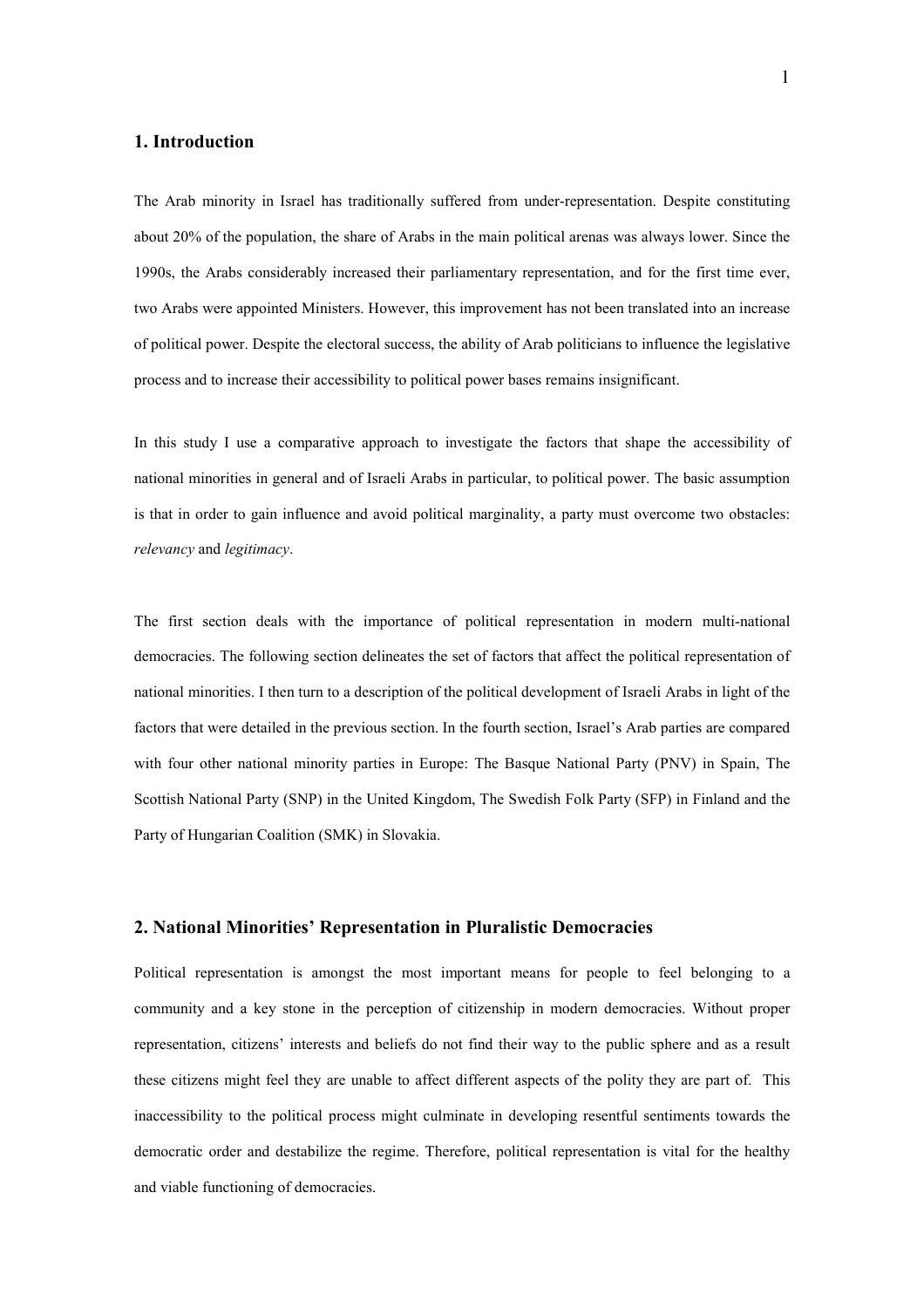This is especially true in pluralistic, multi-national or in multi-cultural democracies. These countries are composed of at least one, and often of several minority groups.<sup>1</sup> Although members of these minorities be they national, ethnic, linguistic, religious or cultural - are citizens for all intents and purposes, they often feel deprived and threatened. In many cases they have to distinguish themselves in the political process in order to look after their interests vis-à-vis the majority group. As a result, we may find in modern democracies political parties that emerged as a vehicle for representing these minorities.

In the relevant literature we can find several terms for political parties that stand to represent minority group within a nation-state: minority parties<sup>2</sup>, ethnoregionalist parties<sup>3</sup>, ethnoterritorial parties<sup>4</sup> and minority nationalist parties. The first term is too general and the next two have a preposition that the ethnic or nationalist minority is geographically concentrated – which does not apply for Arabs in Israel and for several other minorities. Therefore I'll use here the term national minority parties. This term includes both cases of geographically concentrated minorities and other cases as well.

### 3. Determinants for Political Impact of National Minorities

We can point upon quite a few factors that determine and shape the political representation of national minority parties. It is useful to gather these various factors in two distinct clusters: relevancy and legitimacy.

#### Relevancy

The term "relevant party" was first used by Sartori as a devise for determining the nature of a party system. Sartori named two conditions for labeling a party as relevant: if it is in a position that enables it to form a coalition or to be part of a coalition; or (in case of an anti-establishment protest party) if it affects the nature and tactics of the party competition, that is - it has blackmail potential.<sup>5</sup>

#### Size

The first factor of relevancy is the size of the national minority. Very small minorities will not gain political impact and relevancy simply because of their small size. Therefore, studying national minorities' access to political power is better addressed by focusing on cases of substantial minorities (more than 5% of the population).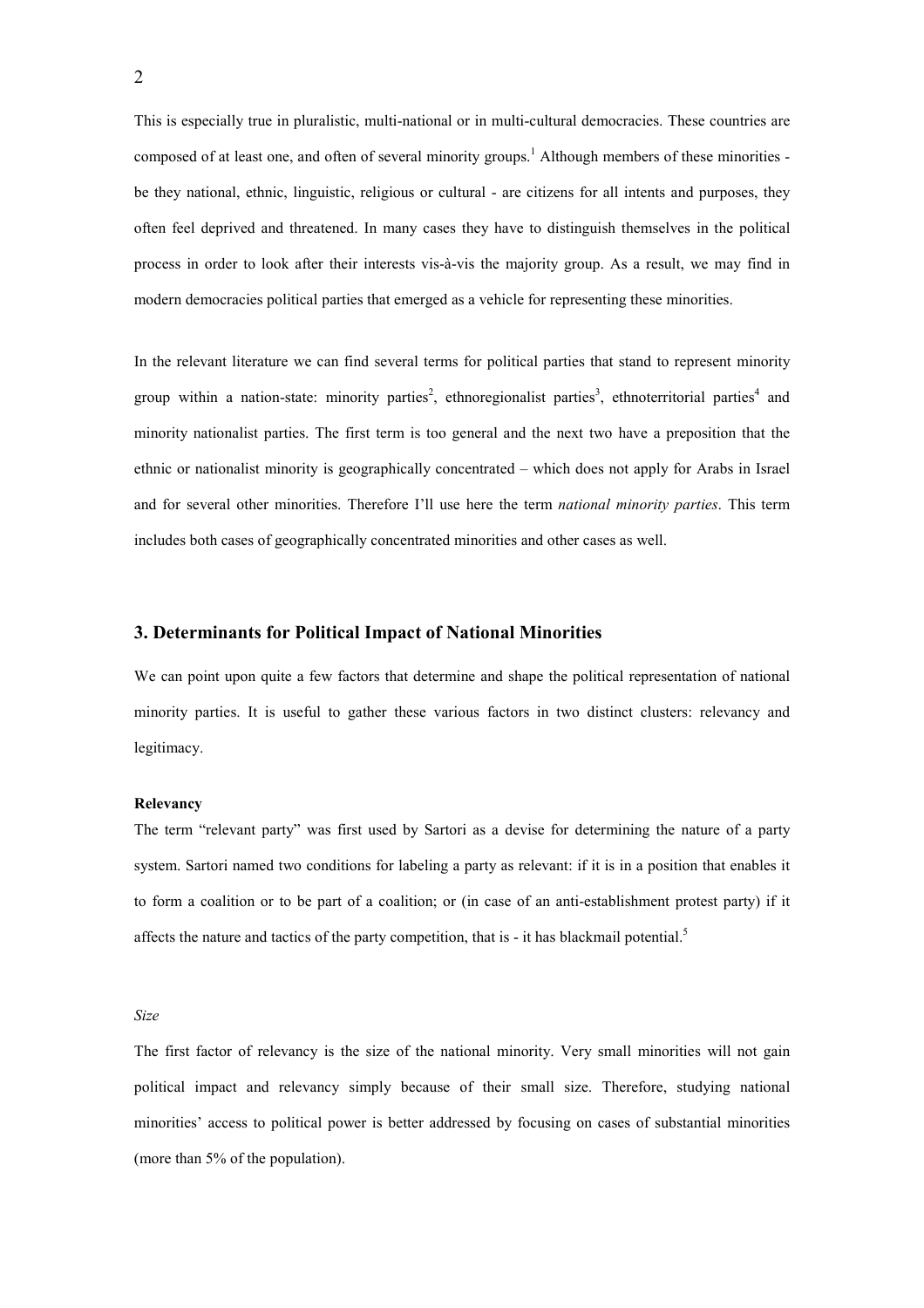#### Territorial Compactness and Degree of Political Devolution

These two inter-related factors are perhaps the most important in this cluster. A national minority that is concentrated in a specific region has higher potential relevancy for the political system in comparison with a geographically scattered minority. Territorial compactness gives the minority better bargaining position vis-à-vis the state.<sup>6</sup> It also increases the chance that this minority will be given some degree of autonomy through the establishing of representative political institutions. The prospect of political devolution improves the relevancy of the national minority because it enables the minority to act and perform in additional political arenas, other than at the national level. Institutions as regional assemblies or parliaments provide minority parties with the chance to cooperate with other parties and even more importantly – to preserve its vitality and keep it in the public agenda.<sup>7</sup>

#### Electoral system and Form of Government

Theoretically, proportional electoral systems (PR) are more favorable with smaller parties because they translate the votes into seats in a proportional way. Plurality systems, like those in use in the UK, Canada and India make it harder on smaller parties to gain representation. The only exception to this rule concerns parties that represent compact national minorities. In these cases (the French-speaking community in Canada for instance) the minority can gain considerable representation in its region. However, even in these cases, its political relevance in the national level is probably not high, because plurality systems tend to produce single-party majority governments. In these governments the ruling parties do not need coalition partners and therefore minority parties are less relevant. PR systems, on the other hand, tend to produce multi-party systems in which coalition governments are the norm. Coalition governments increase the relevancy of small parties in the political system.

#### Legitimacy

Some national minority parties succeed in being relevant to a political system and therefore have a potential access to the political process. On the other hand, there are parties that despite being relevant to a political system, still not to enjoy accessibility to political power. This is true in case other actors in the political system do not take it as legitimate partners. There are two major factors that dictate to what extent these parties will be regarded as legitimate: the intensity of the national cleavage and the party's ideological goals.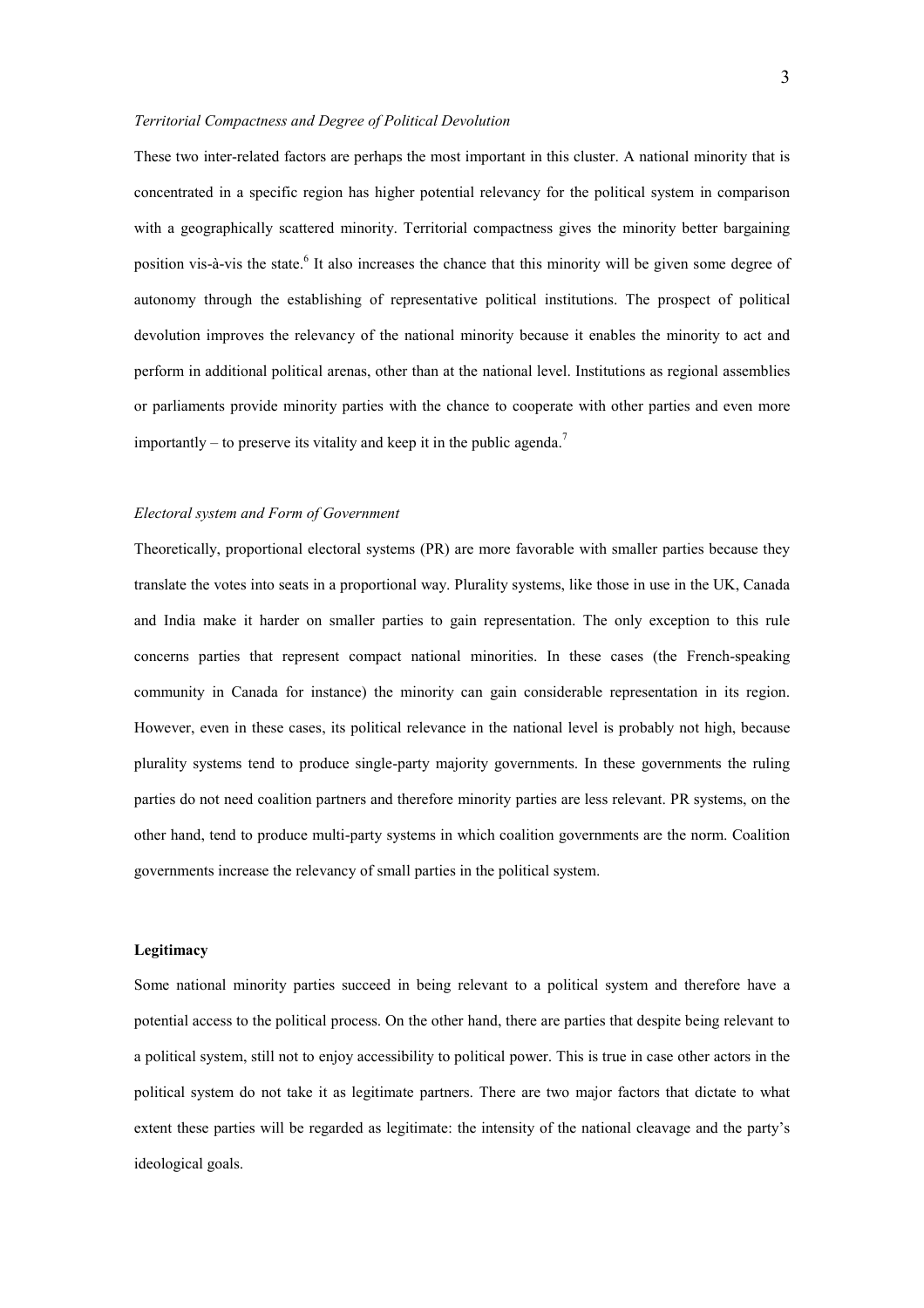#### Intensity of the national cleavage

The existence of national minorities in a nation state does not always manifest itself into) into a political cleavage. There are many minorities that have good relations with the majority. On the other hand, there are cases in which the national cleavage is very intense. Naturally, the more intense the cleavage is, the national minority party will find it harder to be recognized as a legitimate partner by other actors in the political system.

### Goals and ideology

It is useful to present the different goals of national minority parties on a continuum in which one pole represents the most radical goal and the other pole represents the most moderate one. The most radical goal is separatism or profound change in the character of the nation state. One step towards the moderate pole we find parties that vie for more power to run their internal affairs. This is done by demand towards the political centre for further devolution and self government within the nation state. Further ahead there are parties that fight for equality and anti-discrimination. The most moderate parties only stand as a channel of representation, and act to preserve the cultural attributes of the minority community. Parties that promote separatism will find it almost impossible to be regarded as legitimate partners by mainstream parties, which regard them as a potential threat to the integrity of the state. The more moderate the party is - the easier it is for other parties to cooperate with it.



Figure 1: Determinants of Political Impact for Minority Parties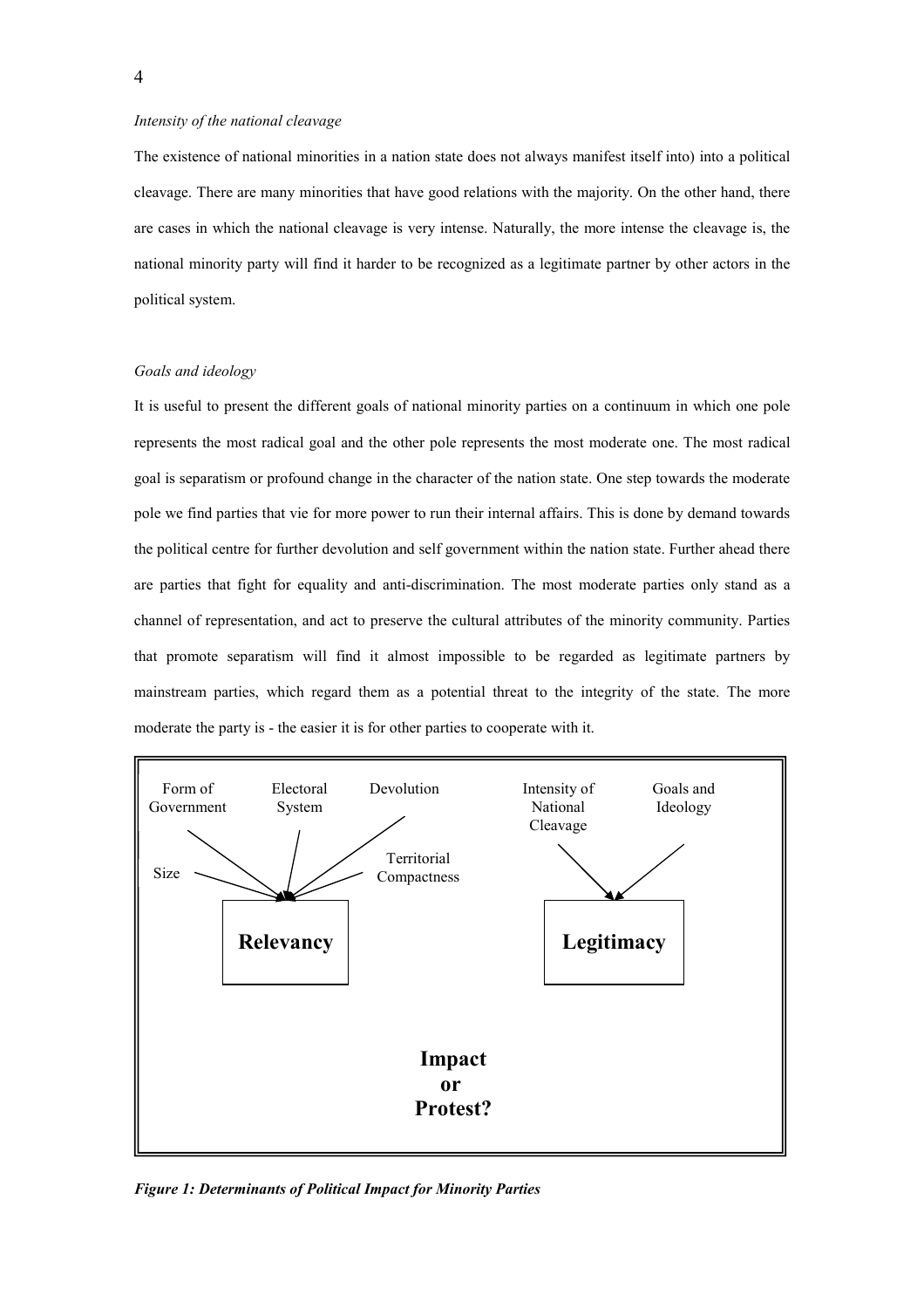### 4. The Political Development of Arab Political Parties in Israel

As Dowty states, Israel is one of the major examples of democracy in a deeply-divided society.<sup>8</sup> There are several intended cleavages in Israel, but there is no doubt that the most intense is the Jewish-Arab cleavage. The intensity of the cleavage makes the Arabs in Israel not only a demographic minority but Arabs are underrepresented in the country's political and economic elites. This inevitably leads to feelings of discrimination in relation to the dominant Jewish majority.<sup>9</sup>

### I 1948 to 1977: acute marginal position

Until 1965, Arab citizens were represented in two main channels. First, through "satellite" lists to the ruling *Mapai* Party. These lists were meant to grant the Arab population representation within the dominant party of the political system.<sup>10</sup> The second channel was representation through the Israeli Communist Party (ICP). This openly anti-Zionist party had become during the 1950s the champion of the rights of the Arab population.<sup>11</sup> The ICP, and its successor the New Communist List (NCL) received until 1977 between three and five parliamentary seats, but did not gain any political impact. Two reasons were responsible for that: First, the governing party was in a dominant and pivotal position and could easily build several centre-based coalitions. Thus, the NCL was not relevant to the coalition game. Second, the NCL's ideological stance put it in a double extreme position - its Marxist rhetoric and its anti-Zionist messages prevented it from effectively participating in the political process. This illegitimacy was further enhanced by the fact that Israel was involved in two wars during this period.<sup>12</sup>

# II 1977 to 1992: still in the political desert

1977 saw the NCL merging with the Jewish Black Panthers to form *Hadash*. This party retained its place as one of the largest parties among Arab voters, receiving 50% of the 1977 vote in the Arab electorate.<sup>13</sup> 1977 was also the year of the "historical upheaval" that marked an important development in the Israeli political system. The realignment of the party system created a new situation - The ILP lost its dominant position and a system of two blocs was formed. Since 1977, the leftist bloc (headed by the ILP) could not obtain parliamentary majority without the support of the *Hadash* and later - of other Arab parties. These developments should have potentially put NCL in a more relevant position, but in fact this never occurred because of its radical positions. The appearance of a new party in 1988 pointed to a deeper and more profound change in the Arab electorate. In this the Arab Democracy Party (ADP) was established.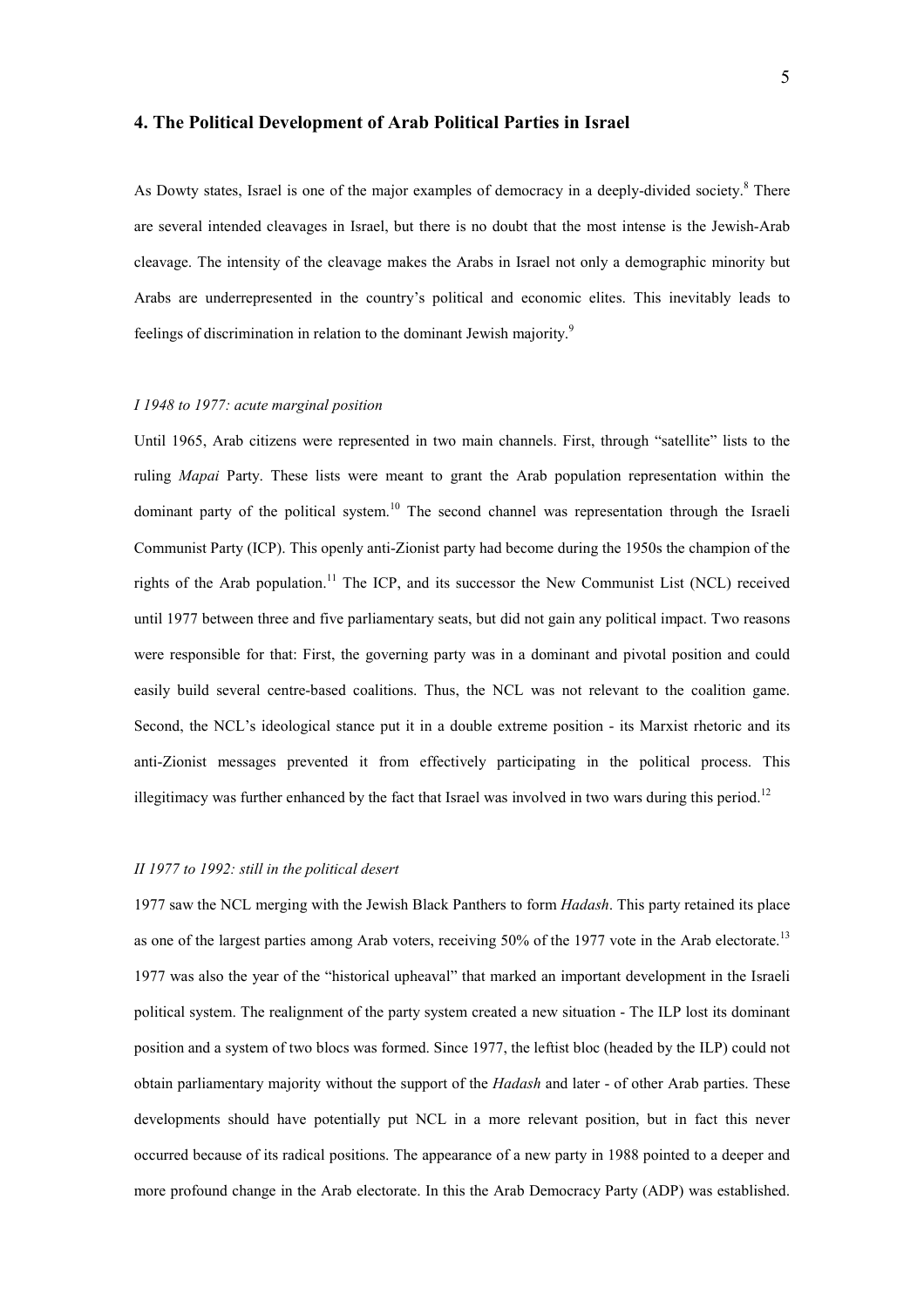The party filled a need in the Arab electorate: there were many who wanted to express their nationality by voting for an Arab party but refrained from voting for NCL because of its radical socio-economic stance. The ADP's platform was moderate, calling for influence and not only for protest.<sup>14</sup> The party gained a single seat in the 1988 elections, but this was a significant seat - it was the first won by a "pure" Arab party. In the next election, the ADP continued its moderate line and its desire to be included in the political game. Electoral slogans as "vote for impact, not for protest!" reflected this strategy and party activists stated they would like to see their party part of a future ILP-led coalition.

#### III 1992 to 1995: A short-lived golden period

The 1992 election results put the Arab parties in the most powerful position they have ever had.<sup>15</sup> Their five seats (3 to *Hadash* and 2 to ADP) enabled the ILP to form a left-leaning coalition. The Arab parties were even invited by the designated Prime Minister Yitzchak Rabin for coalition talks. However, Rabin announced that he did not consider the parties an integral part of the future coalition, but rather rely on their external support. Still, despite remaining outside the coalition, the two parties provided the fragile coalition parliamentary support that was vital in the dramatic peace talks that led to the signing of the Oslo accords. This period also saw allocation of massive resources, unprecedented in their volume, towards the Arab population. This positive development was halted following Rabin's assassination in November 1995. The following year, a right-wing government took power, and the peace process with the Palestinians was severely damaged.

#### IV 1996 to present: radicalization, fragmentation and increased representation

The last decade saw three important developments of the Arab parties. The first and the most important is the ideological radicalization of the parties. There are several possible explanations for this. The shattered peace process with the Palestinian Authority, the October 2000 events and the break of the Second Intifada may be one reason.<sup>16</sup> The disillusion from the short-lived golden age during Rabin's government and the continuing discrimination may be another. The ideological radicalization was reflected in the decreasing support for the mainstream Zionists parties and in the emerging of new political parties. Since 1999, there are three major Arab parties, each of a different ideological shade, but all present a harsh radical stance towards the main Israeli narrative. Hadash showed in the last 40 years a remarkable ability of survival. It survived decades in the political wilderness and the collapse of the communist countries and still constitutes a main electoral alternative for the Israeli Arabs. Still a secular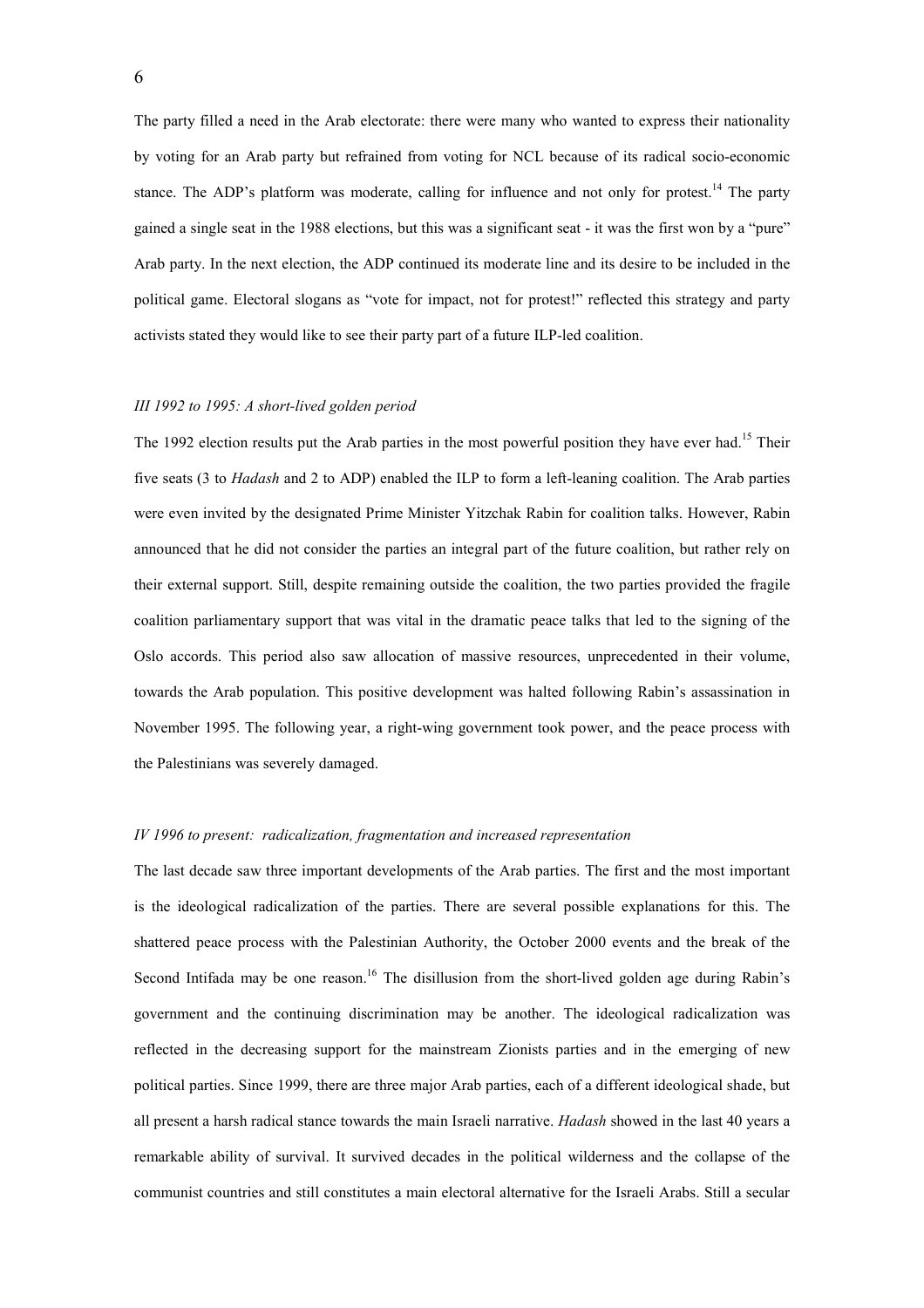party, dedicated to social causes and to Arab-Jewish coexistence, it has also gone through a radicalization often stands against the state and for the Palestinians. The moderate ADP was absorbed into the traditional-Islamic United Arab List (UAL). The third power is Balad, a secular, radical-nationalist party that presents the fiercest stance against the Jewish majority. As a pan-Arabic nationalist party, it is devoted to fighting Israelization and seeks to change the Jewish symbols of the state.<sup>17</sup>



Figure 2: Israeli Arabs Representation in the Knesset

The radicalization and fragmentation of the Arab electorate resulted in increased parliamentary representation. In the last three general elections the three Arab parties gained between eight and ten seats. In addition to the few Arab parliamentarians who act in the mainstream parties, the Arab representation has considerably increased in the last decade (See Figure 2). Furthermore, for the first time in Israel's history, two Arab politicians were nominated as ministers: Saleh Tarif (in 2001) and Raleb Majadele (in 2007), both from the Israeli Labour Party.<sup>18</sup> Despite these developments, the Arab parties have not improved their accessibility to power, especially due to the radicalization.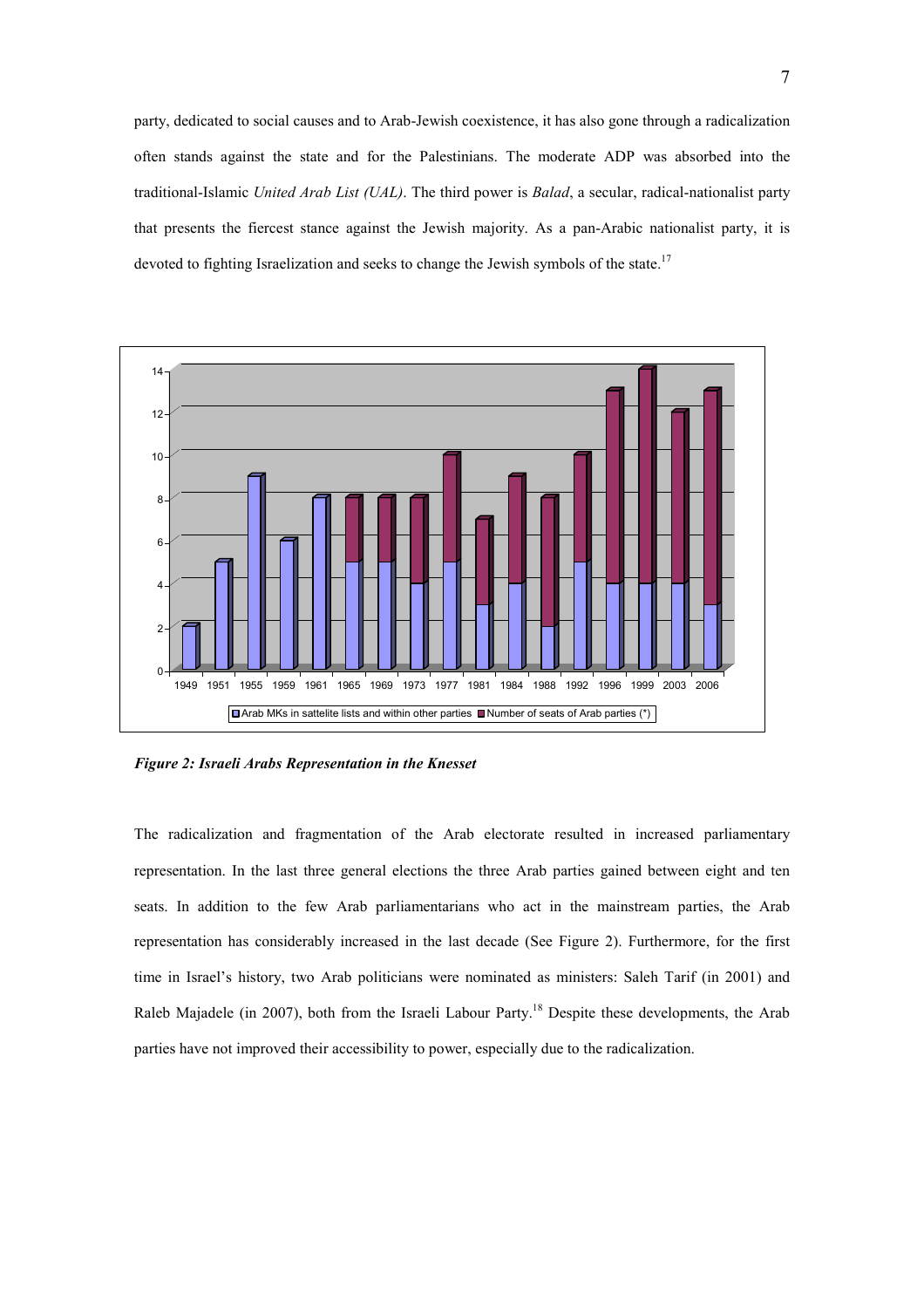# 5. Arab Israelis in Comparative Perspective

Based on the model presented in Figure 1 we may now turn to compare the Arab parties in Israel to other national minority parties. In addition to the Israeli Arabs, four additional national minorities were chosen, all of which consist between 5% and 10% of the population.

In the previous section we have seen that Arab parties in Israel suffer from double distress. Until 1977 they were irrelevant and were not regarded as legitimate partners. Since 1977 their potential relevancy grew at occasions, due to changes in the party system and due to increasing electoral success. However, their ideological radicalization has made them illegitimate. Furthermore, their political marginality is further enhanced by the centralized nature of the political power in Israel. Other than at the municipality level, the Arab minority does not have any sub-national or regional political institutions.

Compared to Israeli Arabs, the Basque minority in Spain has greater impact on the political system. True, the national cleavage was intense for a long period, but there are factors that make the Basque parties, especially the moderate one (PNV), more relevant.<sup>19</sup> First, most Basques are concentrated in an autonomous community with an elected parliament and functioning self-government. The PNV has been the ruling party in the Basque autonomous community since its establishment. In times, it has cooperated with nationwide Spanish parties to form a coalition of the regional government. Second, there were even times when the PNV representatives in the national parliament in Madrid were relevant. In the 1990s, the PNV (together with the moderate Catalan party CiU) found themselves twice in a pivotal position and supplied external parliamentary support to the minority governments of the left (1993 to 1995) and the right (1996 to 1999).<sup>20</sup> The cooperation at the national level reflected the fact that these parties were perceived as legitimate partners to power sharing. In this period, the PNV improved considerably its impact on policy. Since 2000 the PNV's relevancy in the national level has slightly decreased, due to the fact that the main parties secured an absolute majority in parliament and no longer needed support from the national minority parties. However, the experience of the 1990s and the PNV's control in the Basque parliament provide the Basque minority with a significant impact and position.

In the case of the Scottish minority in the United Kingdom, the intensity of the national cleavage is rather moderate. There are calls for Scottish independence, but these demands have never taken the form of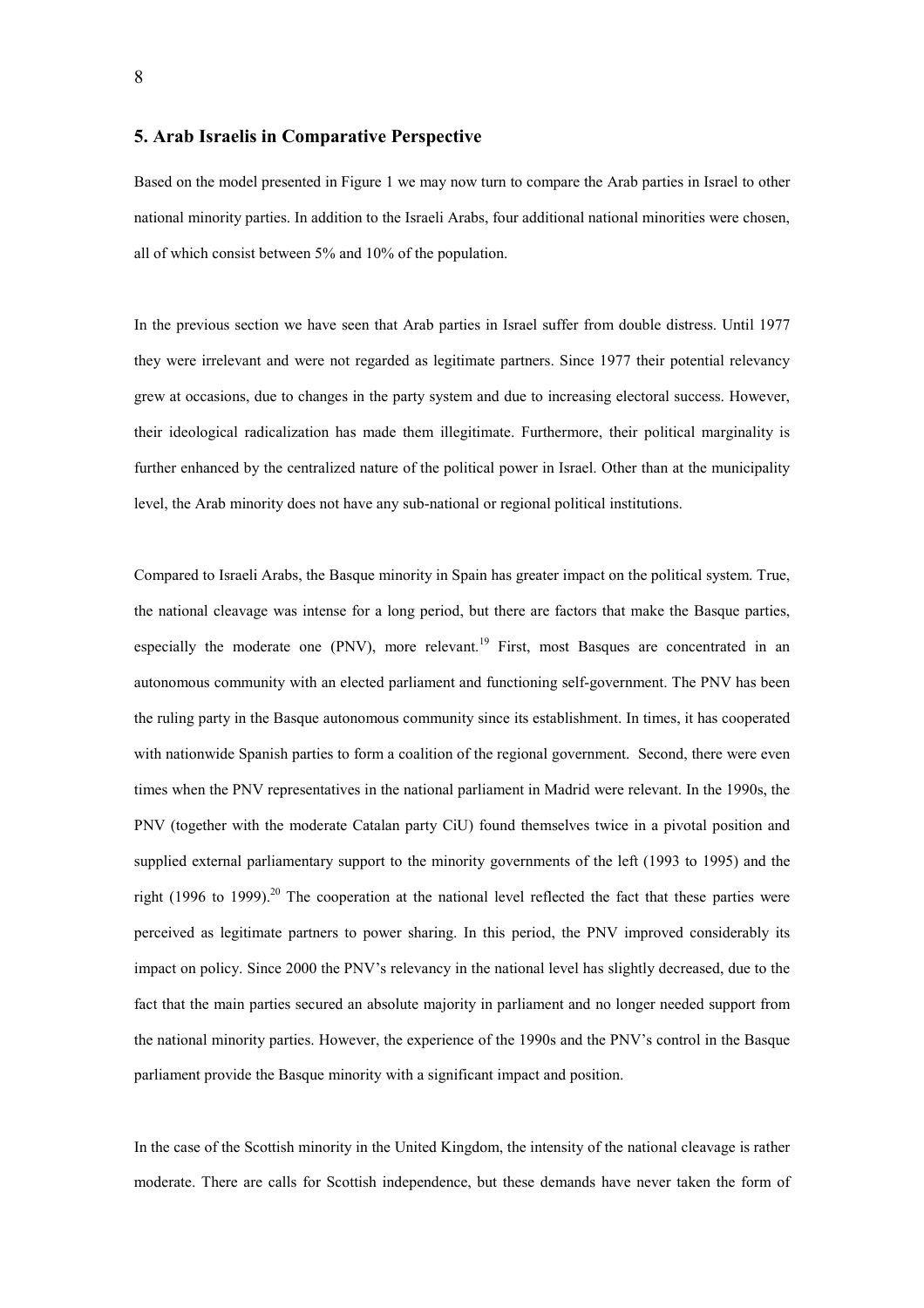violent nature. The Scotts, like the Basques, are also concentrated in a compact political unit. However, until 1999 this unit had no political institutions of its own, a fact that prevented the Scottish National Party (SNP) to be a significant actor in British politics. True, the plurality electoral system enabled the Scotts to be represented in the House of Commons, but most MPs came from the main parties and not from the SNP. Their best results came in 1974, when 11 SNP MPs were elected to parliament. The devolution and the establishment of Scottish parliament have improved the SNP position and the Scotts control of their affairs. The proportional election system that was adopted for elections to the Scottish parliament makes it possible for the SNP to gain representation proportional to its public support. The May 2007 elections to the Scottish parliament established the SNP as the largest party and for the first time it succeeded in taking power, although only in the form of a minority government.

| <b>Minority</b>                         | <b>Basques</b><br>(Spain)                               | <b>Scottish</b><br>(UK)                  | <b>Swedish</b><br>(Finland) | <b>Hungarians</b><br>(Slovakia) | Arabs (Israel)                   |
|-----------------------------------------|---------------------------------------------------------|------------------------------------------|-----------------------------|---------------------------------|----------------------------------|
|                                         |                                                         |                                          |                             |                                 |                                  |
| Size                                    | 5%                                                      | 9%                                       | 6%                          | 10%                             | 19%                              |
| Territorial<br>compactness              | yes                                                     | yes                                      | partial                     | yes                             | partial                          |
| Devolution                              | Autonomous<br>Community                                 | Constituent<br>Country                   | none*                       | Autonomous<br>Regions           | none                             |
| Self-<br>Government<br>Institutions     | <b>Basque</b><br>parliament and<br>government           | Scottish<br>parliament and<br>government | none*                       |                                 | only on<br>municipality<br>level |
| Electoral<br>system<br>(national level) | <b>PR</b>                                               | Plurality                                | <b>PR</b>                   | <b>PR</b>                       | <b>PR</b>                        |
| Common form<br>of government            | Single party<br>majority or<br>single party<br>minority | Single party<br>majority                 | Multi-party<br>coalition    | Multi-party<br>coalition        | Multi-party<br>coalition         |
| Intensity of<br>national<br>cleavage    | moderate to<br>intense                                  | moderate                                 | none                        | moderate                        | intense                          |

Table 1: Five National Minorities – A Comparison

\* with the exception of Åland autonomous administrative province.

The Swedish-speaking minority in Finland is rather scattered and does not have self-governing institutions. However, three reasons make this minority and its party (The Swedish Folk Party, SFP) an active and integral part of the political powering in Finland. The first reason can be found in the fact that the national cleavage is virtually absent. The minority does not feel discriminated against in any field. Its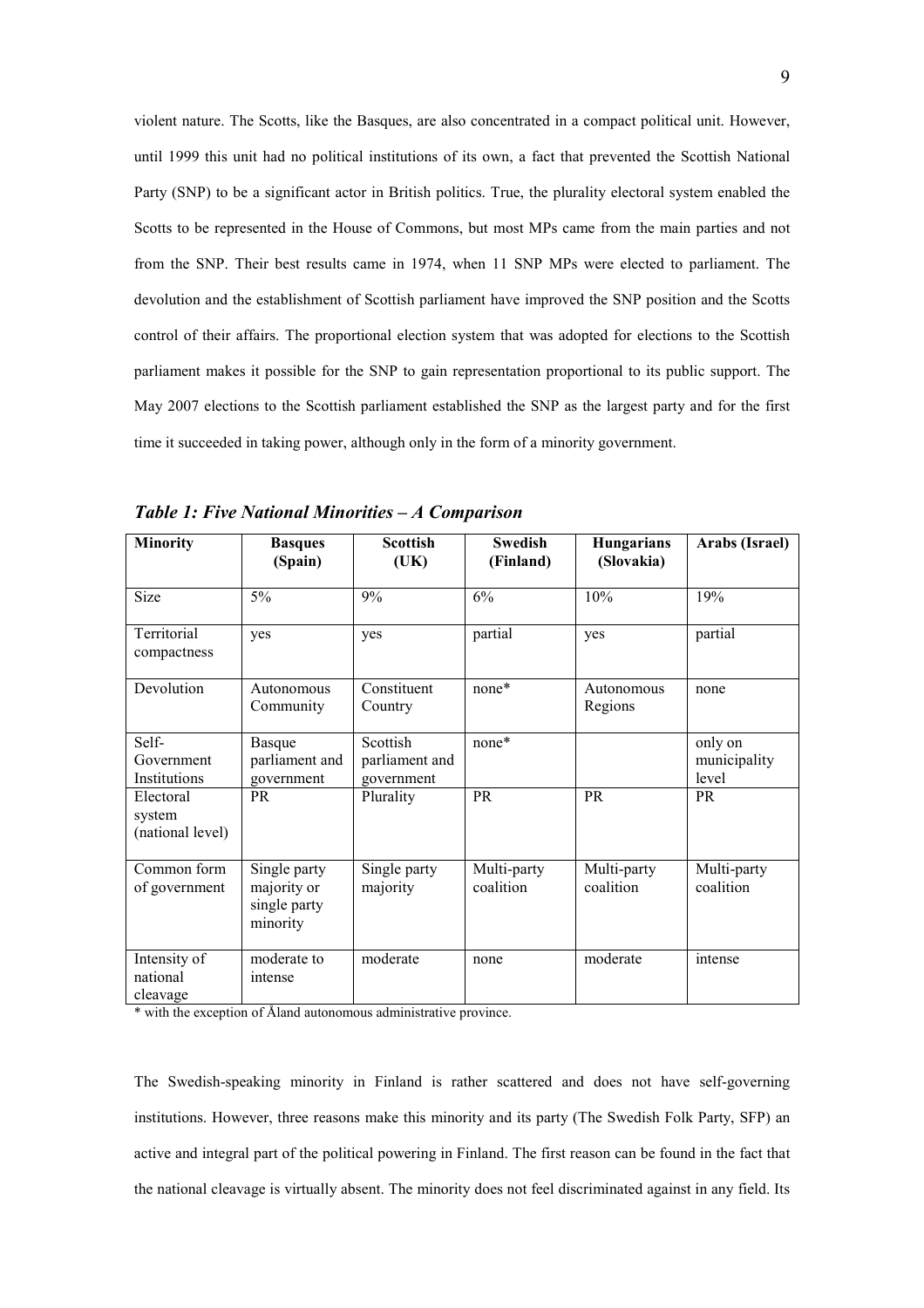socio-economic state is similar to that of the majority, while its linguistic status is regulated in a satisfying way by the state. Secondly, the SFP has a very moderate goal of simple representation. It is located in the centre of the Finnish party system and regarded as a regular party. Thirdly, the proportional electoral system and the multi-party system means that the government is always composed of several parties. The constant existence of a coalition government plus the central position of the SFP on the political spectrum make it an almost constant partner in the government. It has served in all types of coalitions: left-leaning, right-leaning or grand coalition.

Finally, The Hungarian minority in Slovakia is also enjoying a relatively fine access to political power due to the low intensity of the national cleavage. This minority is concentrated mainly in the southern border of Slovakia, but does not reside in a defined sub-national administrative region.<sup>21</sup> The main political party that represents the minority is the Party of Hungarian Coalition (SMK). This moderate party's main objective is to represent the interests of the Hungarian community and ensure its equal position in the society. Like in Finland, Slovakia's proportional electoral system and multi party system creates coalition governments. The SMK central and moderate position enables it to be part of certain coalitions. Indeed, between 1998 and 2006 it was part of the ruling coalition.

# Conclusion

We have seen that the most important factors that shape national minority's representation and access to power are the intensity of the national cleavage and the existence of devolved institutions. Israeli Arabs' failure to translate their recent electoral success to political achievements is to be found in the circumstances of Israel's political arena - the high-intense national cleavage and the hyper-centralized structure of the political power. These two factors prevent the Arab parties to gain influence and overcome their acute marginal position.

But even if they could overcome this marginality and became more relevant and legitimate, it is doubtful if the Arab parties will choose to be actively involved in the national-level politics and embrace the empowerment. It is interesting to assess how these parties will behave if at some point in the future, they will be invited to share power. Will a party opt for impact and, therefore, risk being labeled as a cooperator with the Jewish majority or will it remain in a protest, anti-establishment position?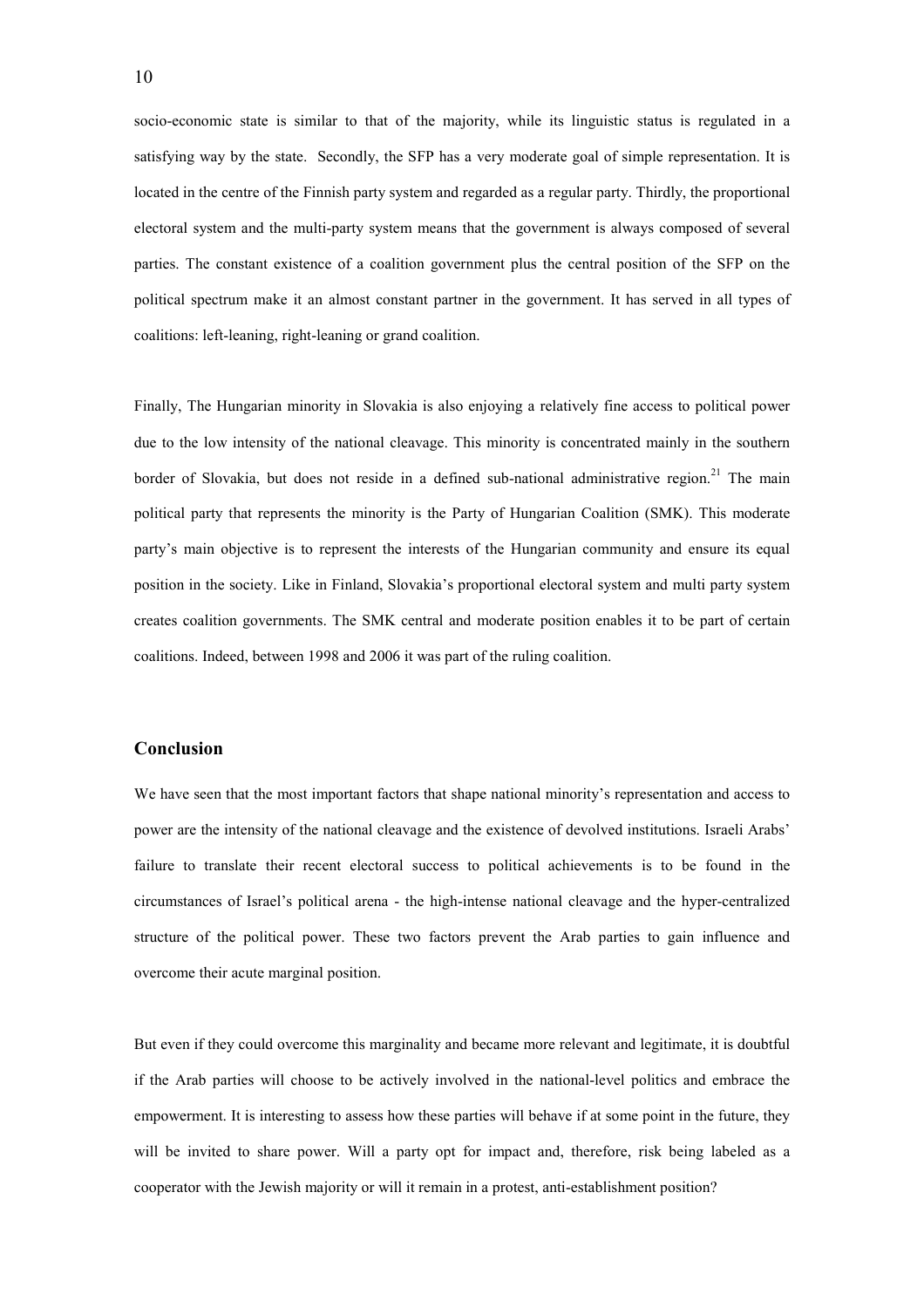### **Notes**

 $\overline{a}$ 

<sup>1</sup> It is almost impossible to find a 'pure' nation-state. Iceland and Portugal are perhaps the closest examples for a homogenate ethnic nation. Most states consist of more than one national group, and therefore we will find at least one national minority within them. Notable examples include Catalans in Spain, Scots in the UK, Hungarians in Romania, Turks in Bulgaria and Chinese in Malaysia.

<sup>2</sup> Y Meny, *Government and Politics in Western Europe*, Oxford University Press, Oxford, 1993, p. 38.

 $3$  L De Winter & M Cachafeiro, 'European Integration and Ethnoregionalist Parties'. Party Politics, vol. 8 (4), 2002, pp. 483-503; S Newman, 'Ethnoregional Parties: A Comparative Perspective'. Regional Politics and Policy, vol. 4 (2), 1994, pp. 28-66; J P Gordin, 'The Electoral fate of Ethnoregionalist Parties in Western Europe: A Boolean Test of Extant Explanations'. Scandinavian Political Studies, vol. 24 (2), 2001, pp 149-170.

<sup>4</sup> J R Rudolph & R J Thompson, 'Ethnoterritorial Movements and the Policy Process'. Comparative Politics, vol. 17 (3), 1985, pp. 291-311.

<sup>5</sup> G Sartori, *Comparative Constitutional Engineering*,  $2<sup>nd</sup>$  edition, New York University Press, 1997, pp. 33-4

 $6$  E K Jenne, *Ethnic Bargaining: The Paradox of Minority Empowerment*, Cornell University Press, Ithaca, 2006.

 $\frac{7}{1}$  If the national parliament is the only representative institution, a national minority will have very few representatives there. Sub-national institutions increase the number of minority politicians and thus contribute to the vitality of the minority.

<sup>8</sup> A Dowty, 'Consociationalism and Ethnic Democracy: Israeli Arabs in Comparative Perspective', in Israel – The Dynamics of Change and Continuity, D Levi-Faur, G Sheffer & D Vogel (eds), Frank Cass, London, p. 169.

<sup>9</sup> B Hasisi and A Pedhazur, 'State, Policy and Political Violence: Arabs in the Jewish State'. Civil Wars, vol. 3 (4), 2000, pp. 64-84; Y Yonah, 'Israel as a Multicultural Democracy: Challenges and Obstacles'. Israel Affairs, vol 11 (1), January 2005, pp. 102-4.

<sup>10</sup> M Al-Haj, 'The Political Behavior of the Arabs in Israel in the 1992 Elections: Integration versus Segregation', in The Elections in Israel – 1992, A. Arian & M. Shamir (eds), SUNY Press, Albany, 1995, p.143

 $11$  P Y Medding, The Founding of Israeli Democracy, 1948-1967, Oxford University Press, New York, 1990, p. 54

 $12$  These two wars were against Arab nations. The Six-Day War (1967) saw Israel fighting against three Arab nations– Egypt, Jordan and Syria. Iraq and Saudi Arabia also sent troops to assist in the effort against Israel. The war ended in Israel seizing the Golan Heights, the West Bank and the Gaza Strip, an occupation that last to this day and stands in the root of the current Israeli-Palestinian dispute. The 1973 War saw Israel involved in fierce battles against Syria and Egypt.

<sup>13</sup> A Ghanem, *The Palestinian-Arab Minority in Israel, 1948-2000*, SUNY Press, Albany, 2001, p. 201.

<sup>14</sup> A Arian, *Politics in Israel – The Second Republic*, 2nd edition, CO Press, Washington D.C., 2005, p. 162.

<sup>15</sup> I Kaufman & R Israeli, 'The Arab-Palestinian Vote in the 1996 Elections', in The Elections in Israel – 1996, A. Arian & M. Shamir (eds), SUNY Press, Albany, 1999, pp.85-116.

<sup>16</sup> In July 2000 peace talks in Camp David between Prime Minister Ehud Barak and Chairman Yasser Arafat failed, despite efforts from both sides and from host President Clinton. The failure created disappointment and feelings of despair among Palestinians who found that after years of hope for better